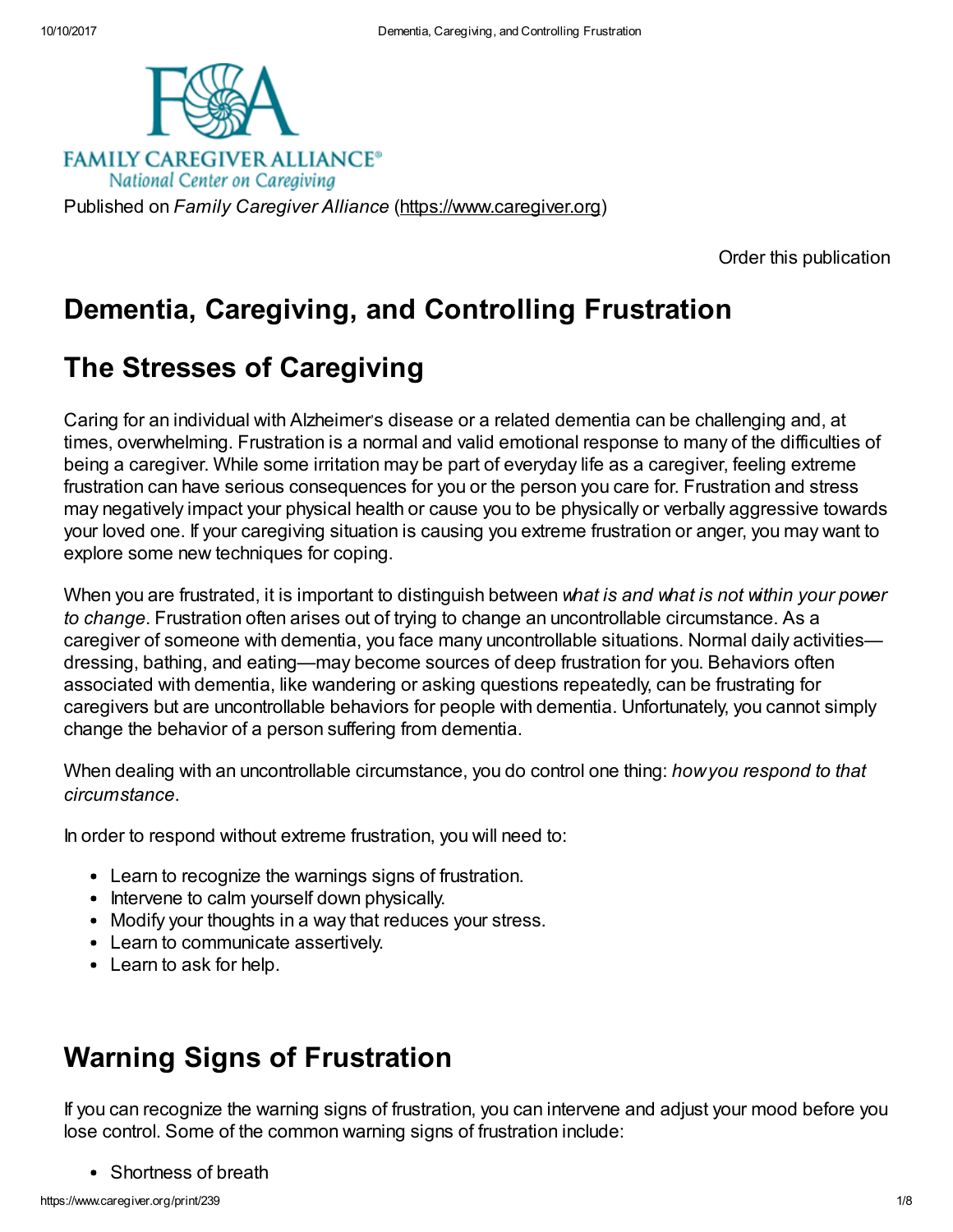- Knot in the throat
- Stomach cramps
- Chest pains
- Headache
- Compulsive eating
- Excessive alcohol consumption
- Increased smoking
- Lack of patience
- Desire to strike out

## Calming Down Physically

When you become aware of the warning signs of frustration, you can intervene with an immediate activity to help you calm down. This gives you time to look at the situation more objectively and to choose how to respond in a more controlled way.

When you feel yourself becoming frustrated, try counting from one to ten slowly and taking a few deep breaths. If you are able, take a brief walk or go to another room and collect your thoughts. It is better to leave the situation, even for a moment, than to lose control or react in a way you will regret. If you think someone may be offended when you leave the room, you can tell that person you need to go to the restroom. You can also try calling a friend, praying, meditating, singing, listening to music, or taking a bath. Try experimenting with different responses to find out what works best for you and the person you care for.

The regular practice of relaxation techniques can also help prepare you for frustrating circumstances. If possible, try the following relaxation exercise for at least ten minutes each day:

Sit in a comfortable position in a quiet place. Take slow, deep breaths and relax the tension in your body. While you continue to take slow, deep breaths, you may want to imagine a safe and restful place and repeat a calming word or phrase.

## Modifying Your Thoughts

As you take time out to collect your thoughts, try rethinking your situation in ways that reduce frustration. How you think often affects how you feel. Of course, feelings of frustration arise from difficult circumstances. If, however, you analyze your response to a frustrating situation, you will usually find some form of *maladaptive*—or negative—thinking that has the effect of increasing your frustration, preventing you from looking at your situation objectively, or finding a better way to deal with it.

Below are six major types of unhelpful thought patterns common among caregivers. Following each unhelpful thought pattern is an example of an *adaptive*—or more helpful—thought that can be used as self-defense against frustration. Familiarizing yourself with the unhelpful thought patterns and the adaptive responses can help you control your frustration.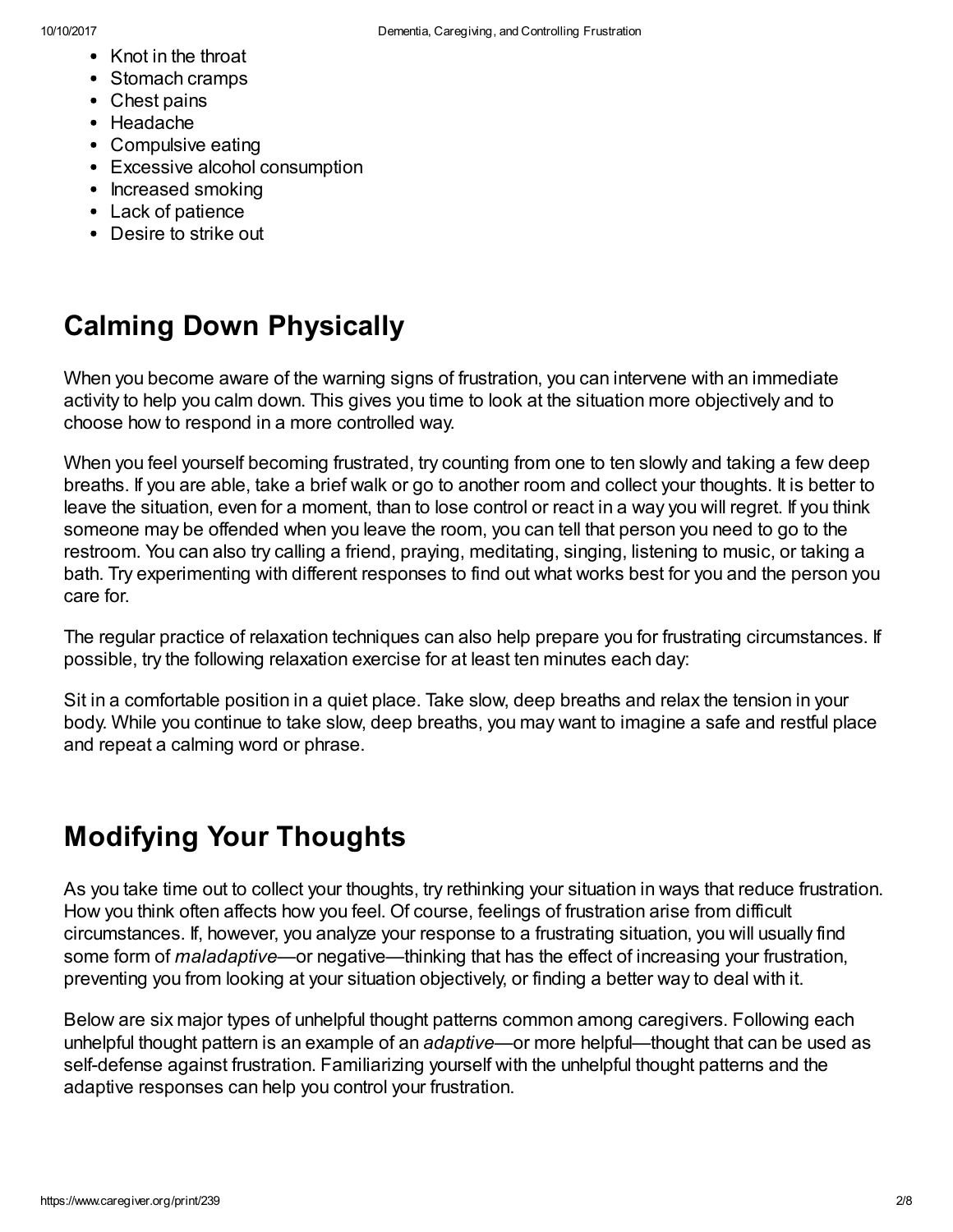### Overgeneralization

You take one negative situation or characteristic and multiply it. For example, you're getting ready to take the person in your care to a doctor's appointment when you discover the car battery has died. You then conclude, "This always happens; something always goes wrong."

Adaptive response: "This does not happen all the time. Usually my car is working just fine. At times things don't happen the way I would like, but sometimes they do."

### Discounting the Positive

You overlook the good things about your circumstances and yourself. For example, you might not allow yourself to feel good about caregiving by thinking, "I could do more" or "anyone could do what I do."

Adaptive response: "Caregiving is not easy. It takes courage, strength, and compassion to do what I do. I am not always perfect, but I do a lot and I am trying to be helpful."

### Jumping to Conclusions

You reach a conclusion without having all the facts. You might do this in two ways:

1. **Mindreading:** We assume that others are thinking negative thoughts about us. For example, a friend doesn't return a phone call, and we assume that he or she is ignoring us or doesn't want to talk to us.

Adaptive response: "I don't know what my friend is thinking. For all I know, she didn't get the message. Maybe she is busy or just forgot. If I want to know what she is thinking, I will have to ask her."

2. Fortune-telling: You predict a negative outcome in the future. For example, you will not try adult day care because you assume the person in your care will not enjoy it. You think, "He will never do that. Not a chance!"

Adaptive response: "I cannot predict the future. I don't think he is going to like it, but I won't know for sure unless I try."

### "Should" Statements

You try to motivate yourself using statements such as "I should call Mother more often" or "I shouldn't go to a movie because Mom might need me." What you think you "should" do is in conflict with what you want to do. You end up feeling guilty, depressed, or frustrated.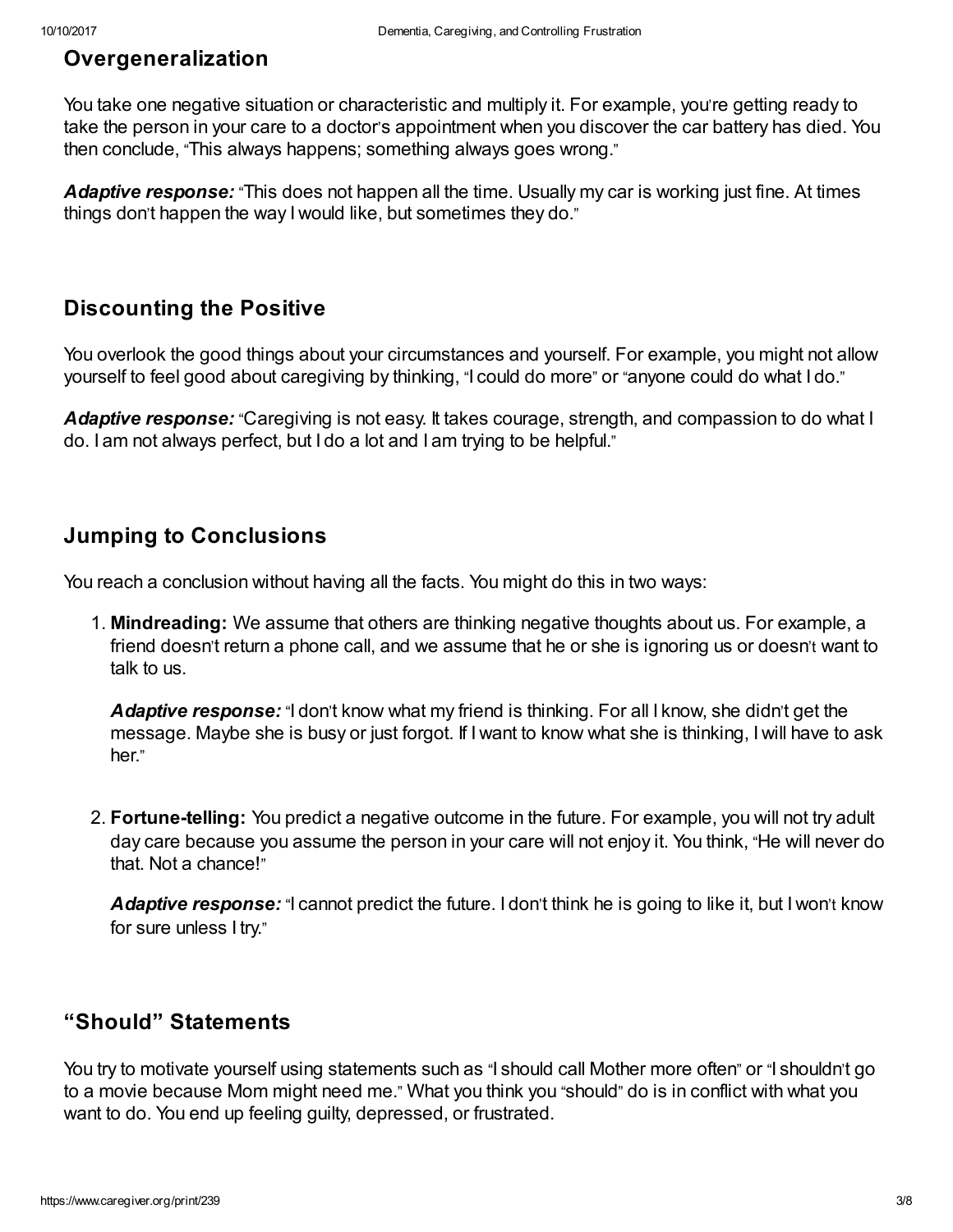Adaptive response: "I would like to go to a movie. It's okay for me to take a break from caregiving and enjoy myself. I will ask a friend or neighbor to check in on Mom."

### Labeling

You identify yourself or other people with one characteristic or action. For example, you put off doing the laundry and think, "I am lazy."

Adaptive response: "I am not lazy. Sometimes I don't do as much as I could, but that doesn't mean I am lazy. I often work hard and do the best that I can. Even I need a break sometimes."

## Personalizing

You take responsibility for a negative occurrence that is beyond your control. For example, you might blame yourself when the person in your care requires hospitalization or placement in a facility.

Adaptive response: "Mom's condition has gotten to the point where I can no longer take care of her myself. It is her condition and not my shortcomings that require her to be in a nursing home."

### Using the "Triple-Column Technique"

Unhelpful thought patterns are usually ingrained reactions or habits. To modify your negative thoughts, you will have to learn to recognize them, know why they are false, and talk back to them.

One helpful way to practice using more adaptive thinking processes is to use the "triple-column technique." Draw two lines down the center of a piece of paper to divide the paper into thirds. When you are feeling frustrated, take a personal "time out" and write your negative thoughts in the first column.

In the second column, try to identify the type of unhelpful pattern from the six examples above. In the third column, talk back to your negative thoughts with a more positive point of view. See below for examples.

| <b>Negative Thoughts</b>                                                                                                                              | <b>Thought</b><br><b>Patterns</b>               | <b>Adaptive Thoughts</b>                                                                                                                                               |
|-------------------------------------------------------------------------------------------------------------------------------------------------------|-------------------------------------------------|------------------------------------------------------------------------------------------------------------------------------------------------------------------------|
| (Caregiver burns dinner.) "I can't do<br>anything right!"                                                                                             | Overgeneralization                              | I'm not perfect, but nobody is perfect.<br>Sometimes I make mistakes, and<br>sometimes I do things well.                                                               |
| (Caregiver has coffee with a friend and<br>spouse has accident at home.) "I'm<br>selfish and rotten! If I had been home, he<br>wouldn't have fallen." | Labeling;<br>personalizing                      | I'm not selfish or rotten. I do a lot to<br>take care of my husband, but I need<br>to take care of myself as well. He<br>might have fallen even if I had been<br>home. |
| (Brother does not show up to take your<br>Dad to the doctor.) "I knew I couldn't trust<br>him. I should just do it myself next time."                 | Jumping to<br>conclusions;<br>should statements | I don't know why he didn't come, but I<br>need his help, so we'll have to find<br>ways for him to share the burden of<br>Dad's care.                                   |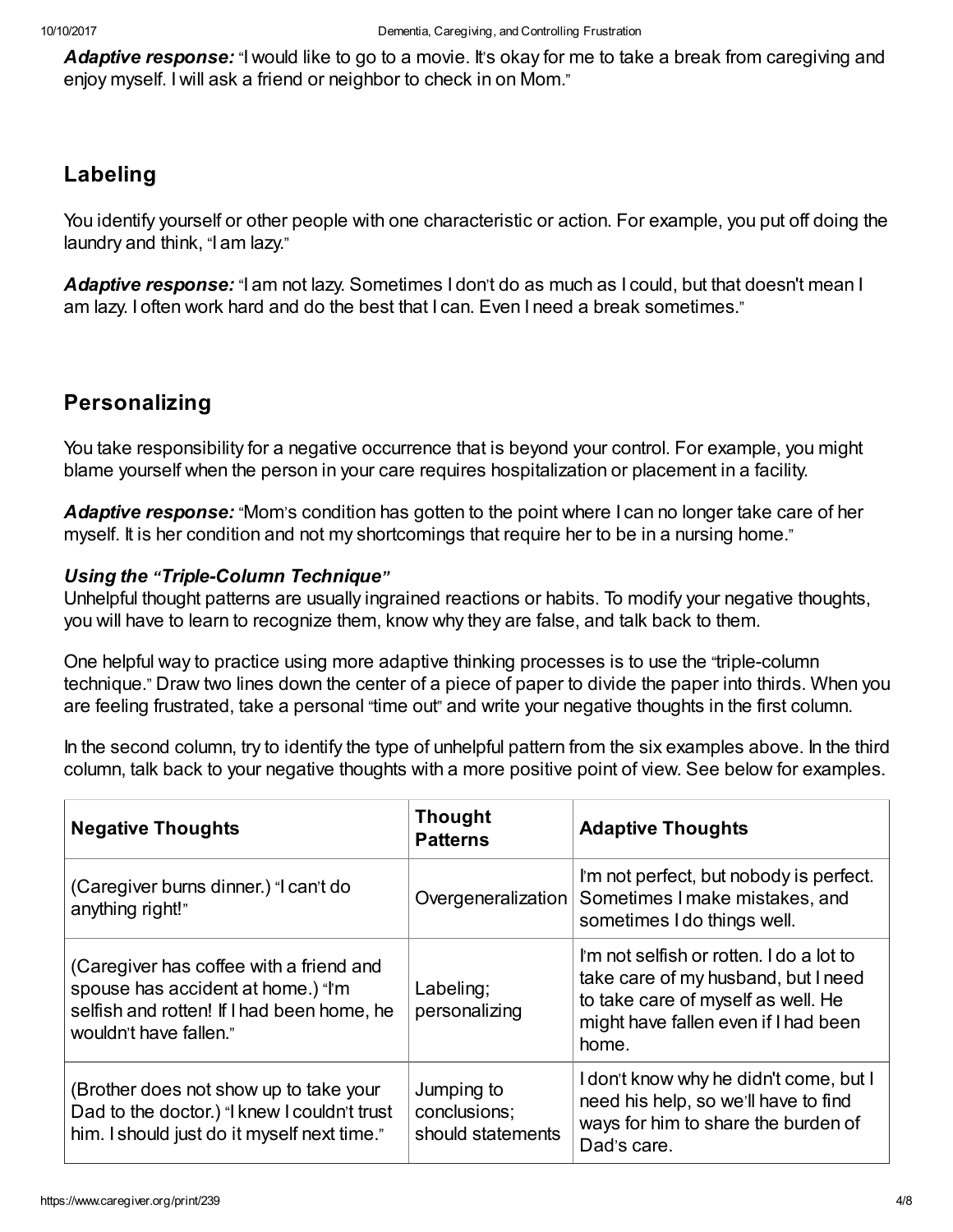## Communicating Assertively

Good communication can reduce frustration by allowing you to express yourself while helping others to understand your limits and needs. Assertive communication is different from passive or aggressive communication. When you communicate passively, you may be keeping your own needs and desires inside to avoid conflict with others. While this may seem easier on the surface, the long-term result may be that others feel they can push you around to get their way.

When you communicate aggressively, you may be forcing your needs and desires onto others. While this allows you to express your feelings, aggressive communication generally makes others more defensive and less cooperative.

When you communicate assertively, you express your own needs and desires while respecting the needs and desires of others. Assertive communication allows both parties to engage in a dignified discussion about the issue at hand.

#### Keys to assertive communication are:

- Respecting your own feelings, needs, and desires.
- Standing up for your feelings without shaming, degrading, or humiliating the other person.
- Using "I" statements rather than "you" statements. For example, say, "I need a break" or "I would like to talk to you and work this out" instead of "You are irresponsible" or "You never help out!"
- Not using "should" statements. For example, say, "It's important to me that promises be kept," instead of "You should keep your promise."

## The Critical Step: Asking for Help

You cannot take on all the responsibilities of caregiving by yourself. It is essential that you ask for and accept help. Discuss your needs with family members and friends who might be willing to share caregiving responsibilities. People will not realize you need help if you do not explain your situation and ask for assistance. Remember, you have the right to ask for help and express your needs.

#### When to say "Yes"

Don't be afraid to say "Yes" if someone offers to help. Say "Yes" at the moment a person offers to help rather than saying "Maybe" and waiting until you are in a fix. Have a list handy of errands or tasks you need help with. Keep in mind that people feel useful and gratified when they are able to help others.

#### When to say "No"

Often, caregivers are pulled in multiple directions. In addition to the demands of caregiving, you may feel compelled to meet the demands of your immediate and extended family, your friends, and your employer. Learn how to say "No" to the demands of others when you are overwhelmed or need a break. It is your right to say "No" to extra demands on your time without feeling guilty.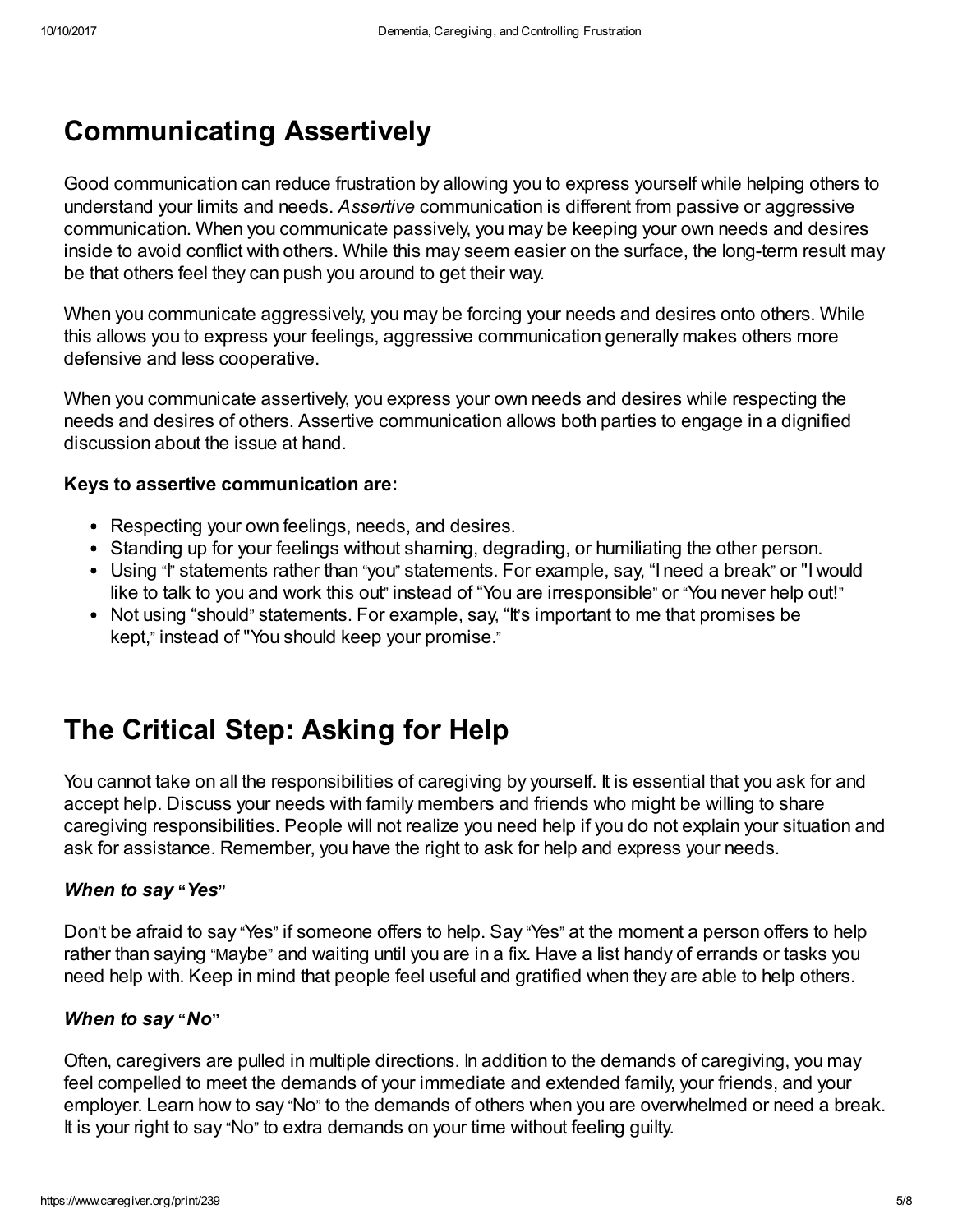# Learning Effective Communication Techniques for Dementia **Caregiving**

Many families find it frustrating to communicate with a loved one who has dementia. The person with dementia may repeat questions over and over or mistake you for someone else. It is important to remember that the person with dementia cannot control behavior caused by their disease. They do not need to be corrected or grounded in "reality." You can distract them or just agree with them as a way to reduce your frustration.

It can be helpful, however, to learn more about dementia and effective communication techniques which will ease your frustration. For example, use simple, direct statements, and place yourself close when speaking to a person with a cognitive disorder. Try not to argue about unimportant things such as what the date is. Allow extra time to accomplish tasks such as dressing. Remember, people with dementia often react more to our feelings than to our words. Finding ways to be calm can help you to gain cooperation. See FCA's fact sheet [Caregiver's Guide](https://www.caregiver.org/caregivers-guide-understanding-dementia-behaviors) to Understanding Dementia Behaviors for more helpful strategies.

# Self-Care to Prevent Frustration

Caregiving can be tiring and stressful. When you're caring for others, it's easy to forget to care for yourself. While it may be difficult to find time to focus on yourself and your needs, it is very important that you do so to prevent frustration and burnout. FCA's Fact Sheet: Taking Care of YOU: Self-Care for Caregivers [offers additional](https://www.caregiver.org/taking-care-you-self-care-family-caregivers) information.

Here are three steps to taking better care of YOU:

### Make Time for Yourself

You may feel guilty about needing or wanting time out for rest, socialization, and fun. However, everyone deserves regular and ongoing breaks from work, including caregivers. "Respite" providers can give you the opportunity to take the breaks you need. Respite breaks may be provided by in-home help, adult day care, "friendly visitor" programs, friends and neighbors, or other means. The important point is to allow yourself to take a break from caregiving. See Resources at the end of this fact sheet for organizations that might help you give yourself time off from caregiving.

### Take Care of Yourself

Although caregiving may make it difficult to find time for yourself, it is important to eat well, exercise, get a good night's sleep, and attend to your own medical needs.

When you do not take care of yourself, you are prone to increased anxiety, depression, frustration, and physical distress that will make it more difficult to continue providing care.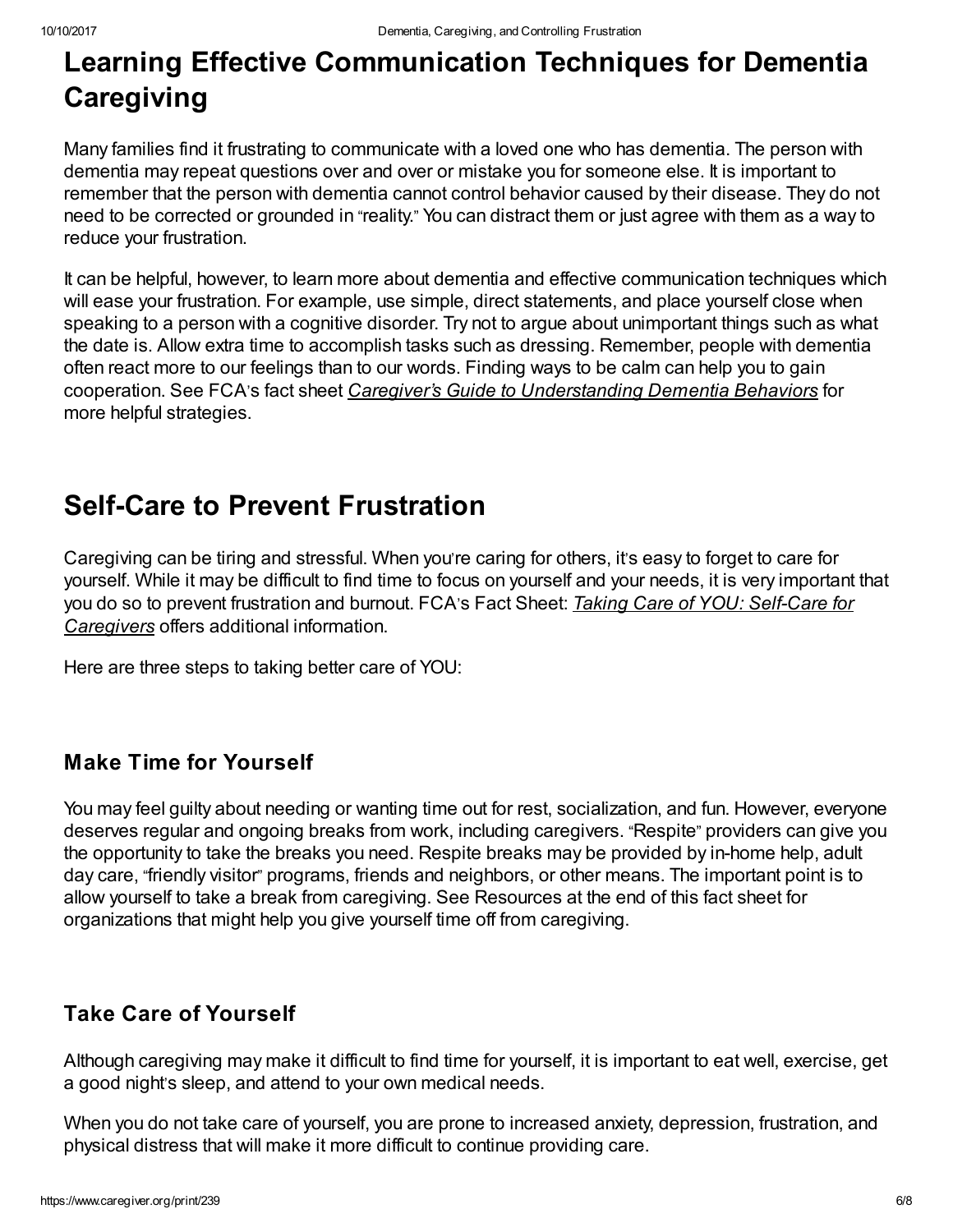### Seek Outside Support

Sharing your feelings with a counselor, pastor, a support group, or with another caregiver in a similar situation can be a great way to release stress and get helpful advice. You may want to contact the organizations under Resources at the end of this fact sheet, or look in the community services section at the front of the YellowPages, under Counseling or Senior Services, to find services to help you get some caregiver support. The FCA fact sheet on *[Community Care](https://www.caregiver.org/community-care-options) Options* also offers information.

## Resources

Family Caregiver Alliance National Center on Caregiving (415) 434-3388 | (800) 445-8106 Website: [www.caregiver.org](http://www.caregiver.org/) Email: [info@caregiver.org](mailto:info@caregiver.org) FCA CareJourney: [www.caregiver.org/carejourney](http://www.caregiver.org/carejourney) Family Care Navigator: [www.caregiver.org/family-care-navigator](http://www.caregiver.org/family-care-navigator)

Family Caregiver Alliance (FCA) seeks to improve the quality of life for caregivers through education, services, research, and advocacy. Through its National Center on Caregiving, FCA offers information on current social, public policy, and caregiving issues and provides assistance in the development of public and private programs for caregivers. For residents of the greater San Francisco Bay Area, FCA provides direct support services for caregivers of those with Alzheimer's disease, stroke, traumatic brain injury, Parkinson's, and other debilitating disorders that strike adults.

### FCA Fact and Tip Sheets

A listing of all facts and tips is available online at [www.caregiver.org/fact-sheets.](http://www.caregiver.org/fact-sheets)

[Caregiver's Guide](https://www.caregiver.org/caregivers-guide-understanding-dementia-behaviors) to Understanding Dementia Behaviors Hiring [In-Home](https://www.caregiver.org/hiring-home-help) Help Taking Care of YOU: Self-Care for [Family Caregivers](https://www.caregiver.org/taking-care-you-self-care-family-caregivers) Caregiving at Home: A Guide to [Community Resources](https://www.caregiver.org/caregiving-home-guide-community-resources)

### Other Organizations and Links

Alzheimer's Association [www.alz.org](http://www.alz.org/)

National Volunteer Caregiving Network [www.nvcnetwork.org](http://www.nvcnetwork.org/)